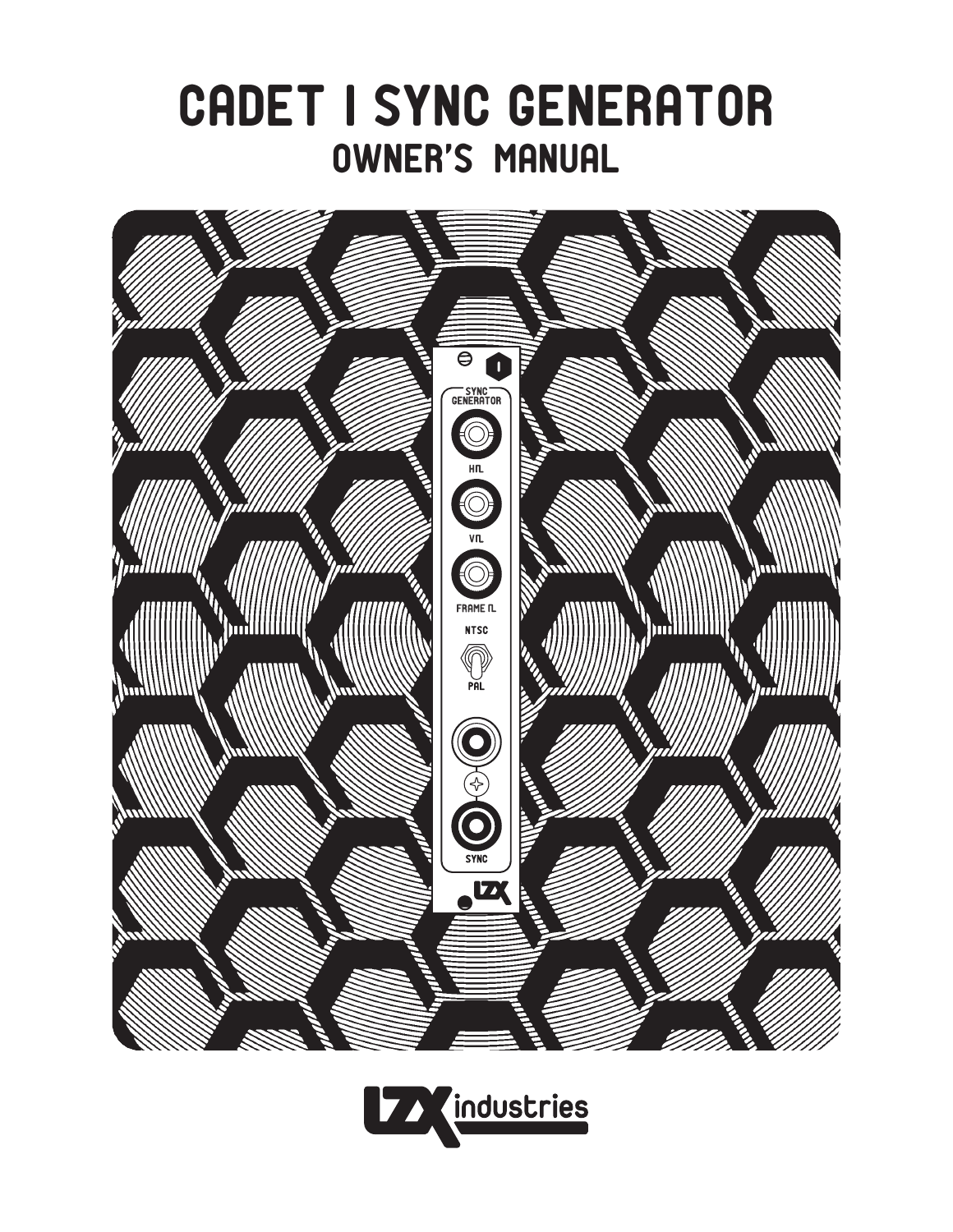### ABOUT THE CADET SERIES

The practice of analog video synthesis has an inspiring legacy of innovators, sharers, and doers. In the early 70's, Dan Sandin released the hardware documentation of his Sandin Image Processor, a video instrument modeled after the Moog synthesizer. It contained several modules, an expandable architecture, and was an early example of what we now know as the open source movement.

In the mid 00's in Denton, Texas, I was diving deep into the tradition of synth DIY electronics when I stumbled across the documentation for the Sandin Image Processor and became enchanted. Teaming up with Ed Leckie in Sydney, Australia, we labored to adapt the circuits in ways that could be built with modern components. These efforts evolved into our own unique take on video synthesis, the LZX Industries format, and we began selling modules for the EuroRack synthesizer market in 2010.

With the Cadet series, we aim to take our work and give it back to the synth DIY and video hardware communities in a format we wished would have existed in the early days of our work. Each Cadet module performs a single function and is designed using through-hole parts where possible. Circuit schematics are published under the Creative Commons Attribution 4.0 International License. If our other product lines are recipes, Cadets are the ingredients. We encourage you to think outside the box, and to combine these circuits in new ways. Take the schematics, design your own modules and devices, and release them back into the world.

We salute you, Cadet! Go! Build!

Lars Larsen September, 2016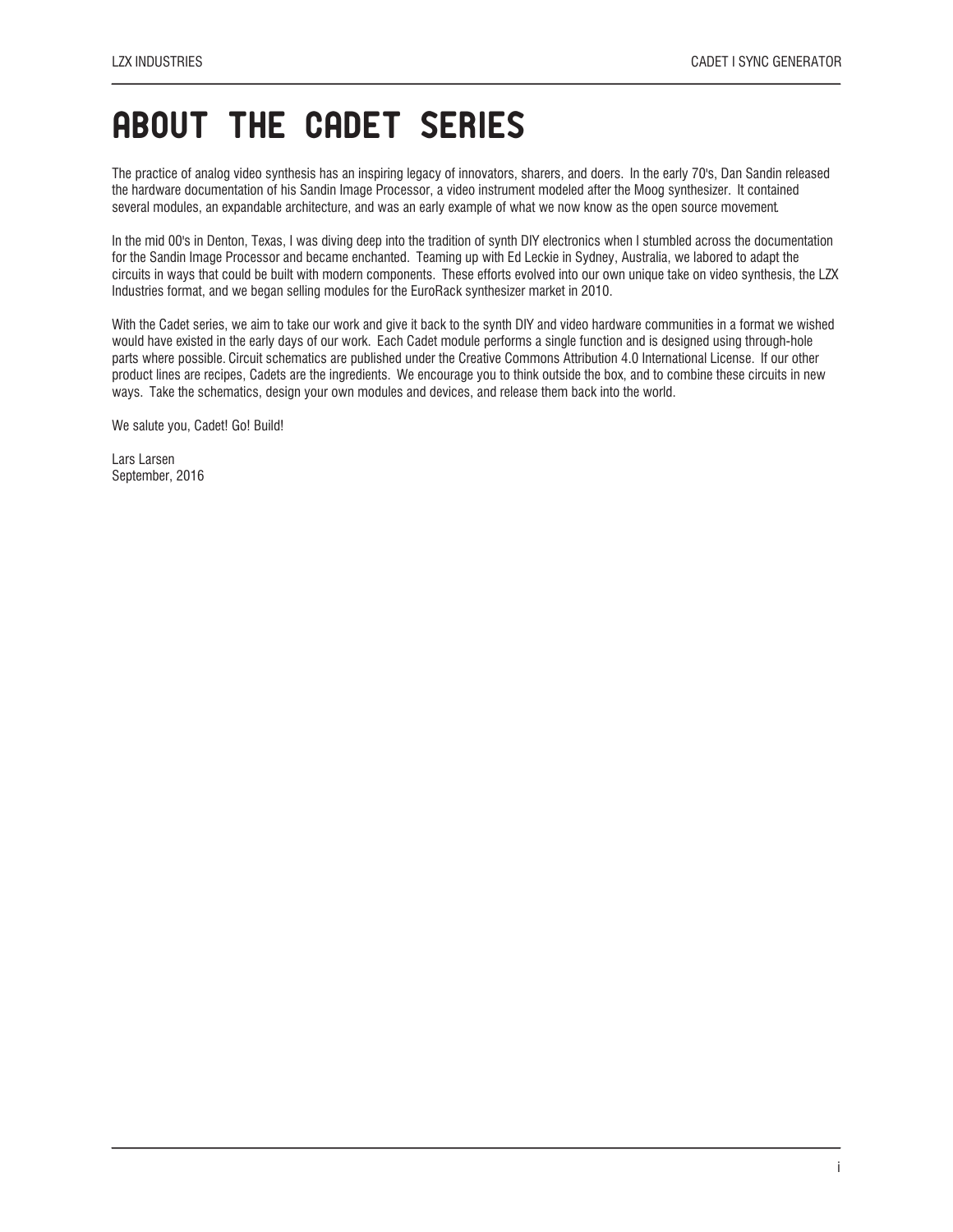CADET I SYNC GENERATOR OWNER'S MANUAL

Written by Lars Larsen Illustrations by Jonah Lange & Lars Larsen Circuit Design by Lars Larsen & Ed Leckie Firmware by Ed Leckie

Published September, 2016.

LZX-C1-PCB-V1.1 LZX-C1-FPN-V1.0 LZX-C1-BOM-V1.1 LZX-C1-SW-V1.1 LZX-C1-OM-V1.0

LZX Industries 814 SE 14th Ave. Portland, OR 97214 USA



www.lzxindustries.net lzx@lzxindustries.net Creative tools for video synthesis and analog image processing.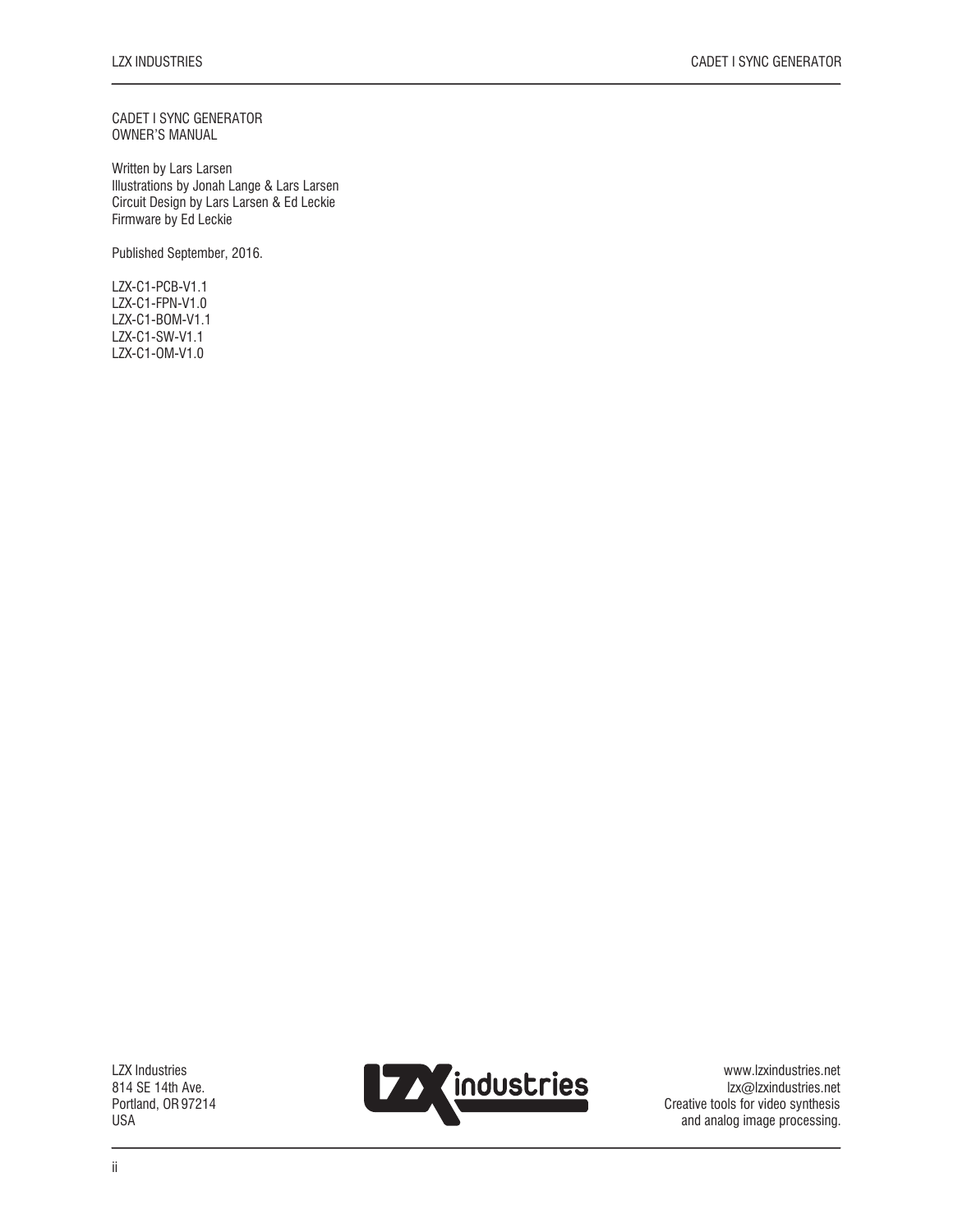## TABLE OF CONTENTS

| USER CONTROLS & CONNECTIONS CONSERVATION CONTROLS & CONNECTIONS                                                | $\overline{2}$ |
|----------------------------------------------------------------------------------------------------------------|----------------|
|                                                                                                                | $\sim$ 2       |
|                                                                                                                | $\sim$ 3       |
|                                                                                                                |                |
|                                                                                                                |                |
| COMPONENT PLACEMENT DIAGRAM RESERVED AND THE STATE OF STATE AND THE STATE OF STATE OF STATE OF STATE AND THE S |                |
|                                                                                                                |                |
|                                                                                                                |                |
|                                                                                                                | 9              |
|                                                                                                                | .10            |
| MANUFACTURER WARRANTYNNALL AND CONTROL AND CONTROL AND THE CONTROL AND THE CONTROL OF THE CONTROL OF THE CONTR | .10            |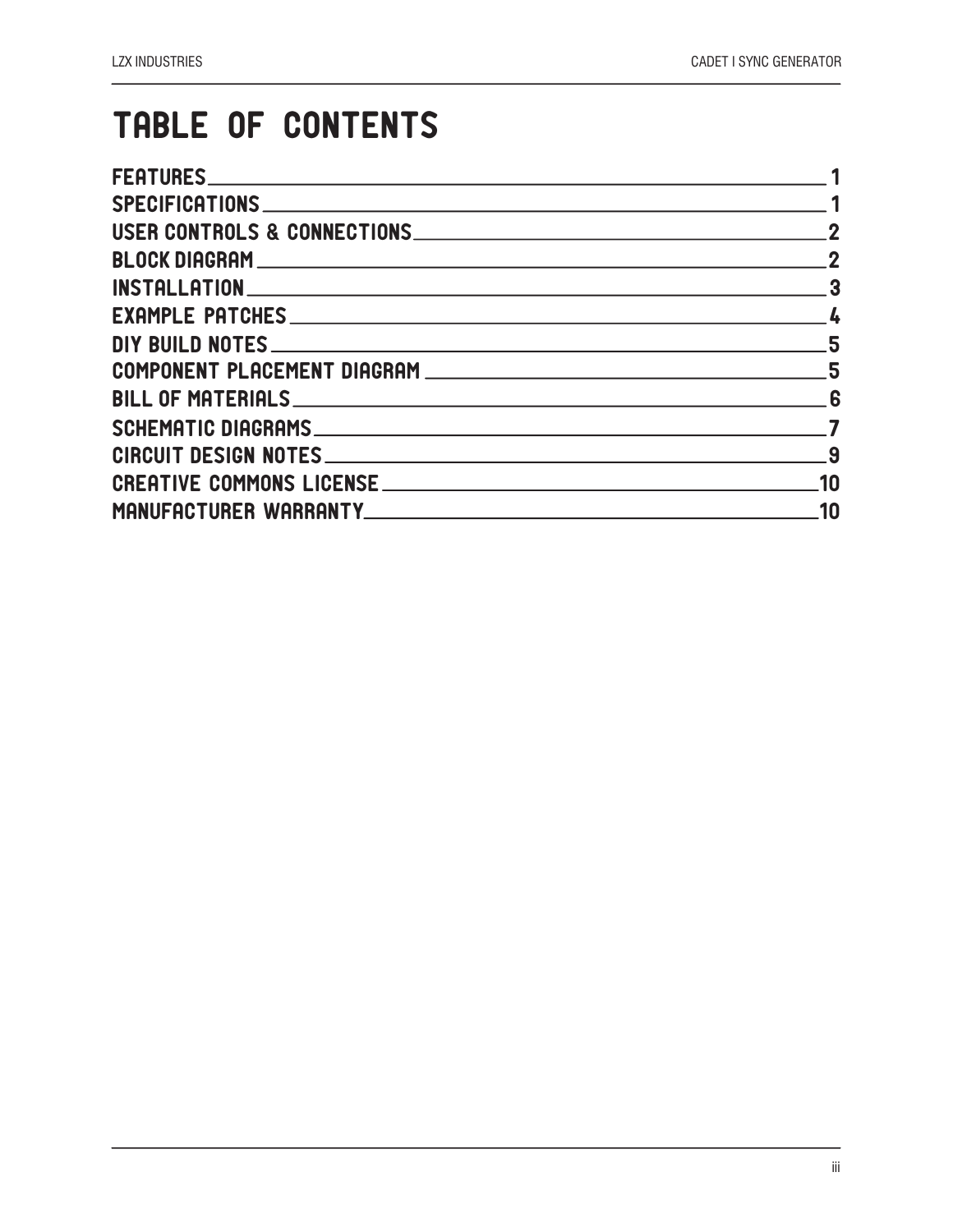### **FEATURES**

Cadet I Sync Generator (C1) generates the master timing signals required for your modular video synthesizer in both NTSC and PAL formats. C1 includes a 14-pin video sync output header which transmits timing information to other modules, such as Cadet II RGB Encoder, or Cadet IV Ramp Generator. It can also synchronize its timing, and consequently that of your entire video synthesizer, to an external video source.

- Horizontal Sync Pulse, Vertical Sync Pulse, and Frame Clock outputs accessible from frontpanel. ь
- NTSC/480i and PAL/576i timing modes.
- Synchronization to an external video source through Video/Sync In. Buffered pass-through of external video signal.
- 14-pin video sync distribution header output on rear, to transmit video sync to other modules in the system. ь
- Buffered distribution of Horizontal Sync Pulse and Vertical Sync Pulse outs to the EuroRack power header CV/Gate bus. ь

| Format                                 | EuroRack Synthesizer Module                                                                                            |  |
|----------------------------------------|------------------------------------------------------------------------------------------------------------------------|--|
| EuroRack Width                         | 4HP                                                                                                                    |  |
| <b>Mounting Depth</b>                  | 2.25 inches (57.15 mm)                                                                                                 |  |
| <b>Frontpanel Dimensions</b>           | 0.788 inches (20.015 mm) * 5.059 inches (128.5 mm)                                                                     |  |
| +12V Power Consumption                 | 30mA                                                                                                                   |  |
| -12V Power Consumption                 | 10 <sub>m</sub> A                                                                                                      |  |
| Series Output Resistance               | 499 ohms (3.5mm outputs)<br>75 ohms (RCA outputs)                                                                      |  |
| <b>Input Termination Resistance</b>    | 100K ohms (3.5mm inputs)<br>75 ohms (RCA inputs)                                                                       |  |
| <b>Voltage Levels</b>                  | 0-1V DC (3.5mm outputs)<br>0-5V DC (14-pin video sync distribution header outputs)<br>2Vpk-pk (RCA input/output)       |  |
| <b>Video Formats</b>                   | NTSC/480i & PAL/576i                                                                                                   |  |
| Video Sync Distribution Header Outputs | <b>Composite Sync</b><br><b>Vertical Sync</b><br><b>Horizontal Sync</b><br>Odd/Even Field<br><b>Composite Blanking</b> |  |

## SPECIFICATIONS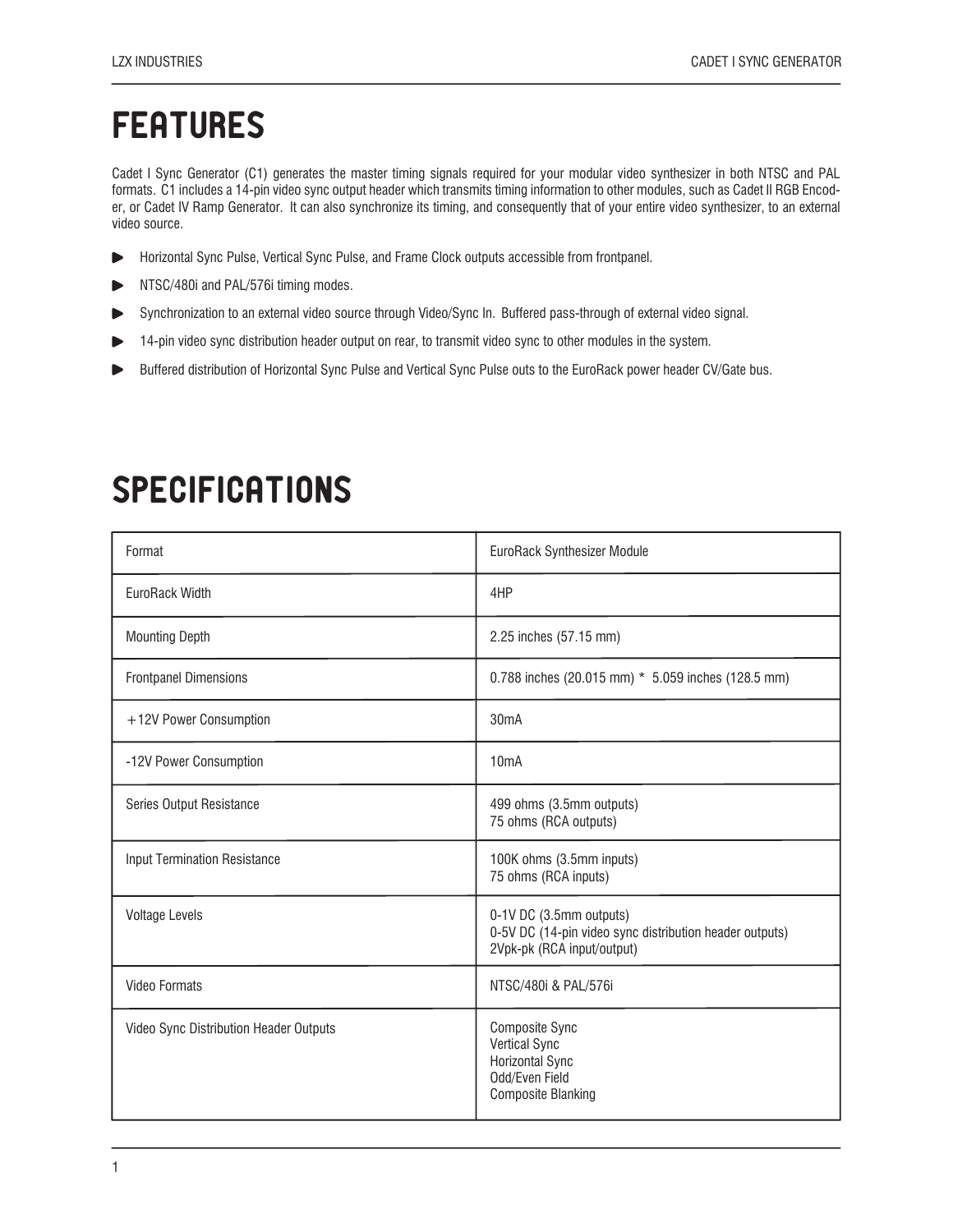## USER CONTROLS & CONNECTIONS

- Horizontal Sync Pulse Out. Positive-going pulse, 0-1V DC. Pulses at the beginning of each video scanline. 15,734Hz for NTSC. 15,625Hz for PAL. Useful for synchronizing oscillators running above these frequencies. 1
- 2 Vertical Sync Pulse Out. Positive-going pulse, 0-1V DC. Pulses at the beginning of each video field. 59.97Hz for NTSC, 50Hz for PAL. Useful for synchronizing oscillators running at frequencies above these frequencies, but below the horizontal sync pulse frequencies.
- **3** Frame Clock Out. Positive going pulse, 0-1V DC. Active high at the beginning of each video frame, and remains high during the odd numbered fields. Useful to drive sequencing at divisions of the video frame rate, or into clock dividers to create strobe sources.
- 4 Video Format Select Switch. Selects between NTSC (480i) and PAL (576i) sync timings. The desired setting must be selected prior to system power up.
- 5 Video/Sync In. Input an external video signal here to synchronize C1's timing to an external source.
- Video/Sync Out. A buffered pass through of the Video/Sync Input. If you are synchronizing to an external camera, you could pass this signal to Cadet III Video Input (C3) to prepare that signal for patching throughout your system. 6



### BLOCK DIAGRAM

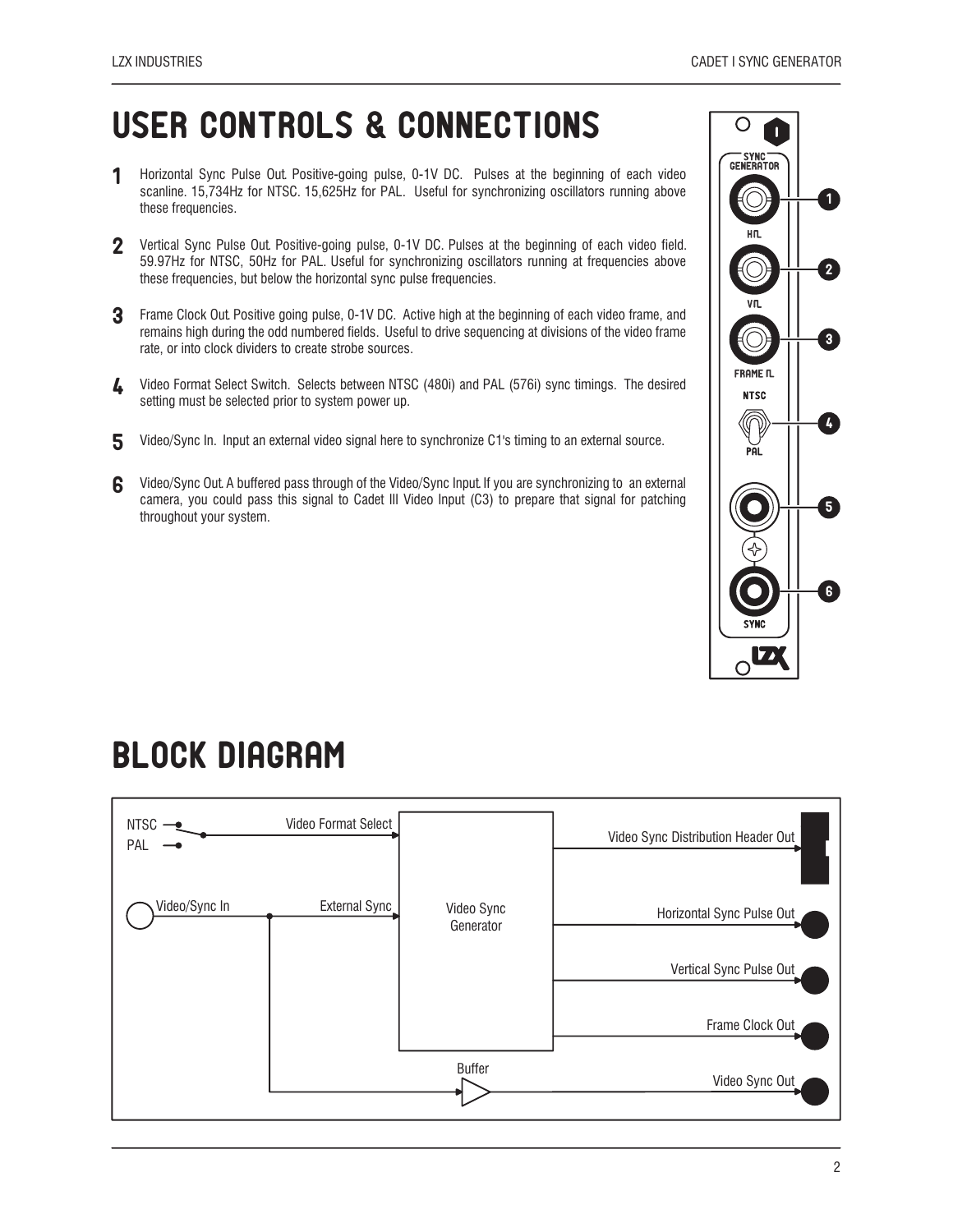# **INSTALLATION**

Power down your EuroRack case and disconnect it from AC power outlet while installing new modules.

Remove the module from its packaging and connect the 16-pin power cable to the keyed power entry header on the rear of the module as shown. Connect the other end of the power cable to an empty connector on your EuroRack power distribution busboard. Ensure pin 1 (-12V, with the red stripe) is oriented as indicated on your power distribution busboard.



This module requires connection to other video modules through the 14-pin sync distribution header. This is done through the use of the Video Sync Distribution Cable (VSDC) available from LZX Industries. VSDC is an expandable bus cable allowing attachment to up to 5 different modules. Connect one of the female connectors on the VSDC to the rear of the module as shown. Each module in your system with a 14-pin sync header in your system must be connected to each other in this manner. Multiple VSDCs may be chained together to provide an expandable bus if more than five connections are required.



After connecting power and sync cables, mount the module frontpanel flush to your enclosure's EuroRack mounting rails and secure the module with the mounting screws provided by your enclosure's manufacturer.

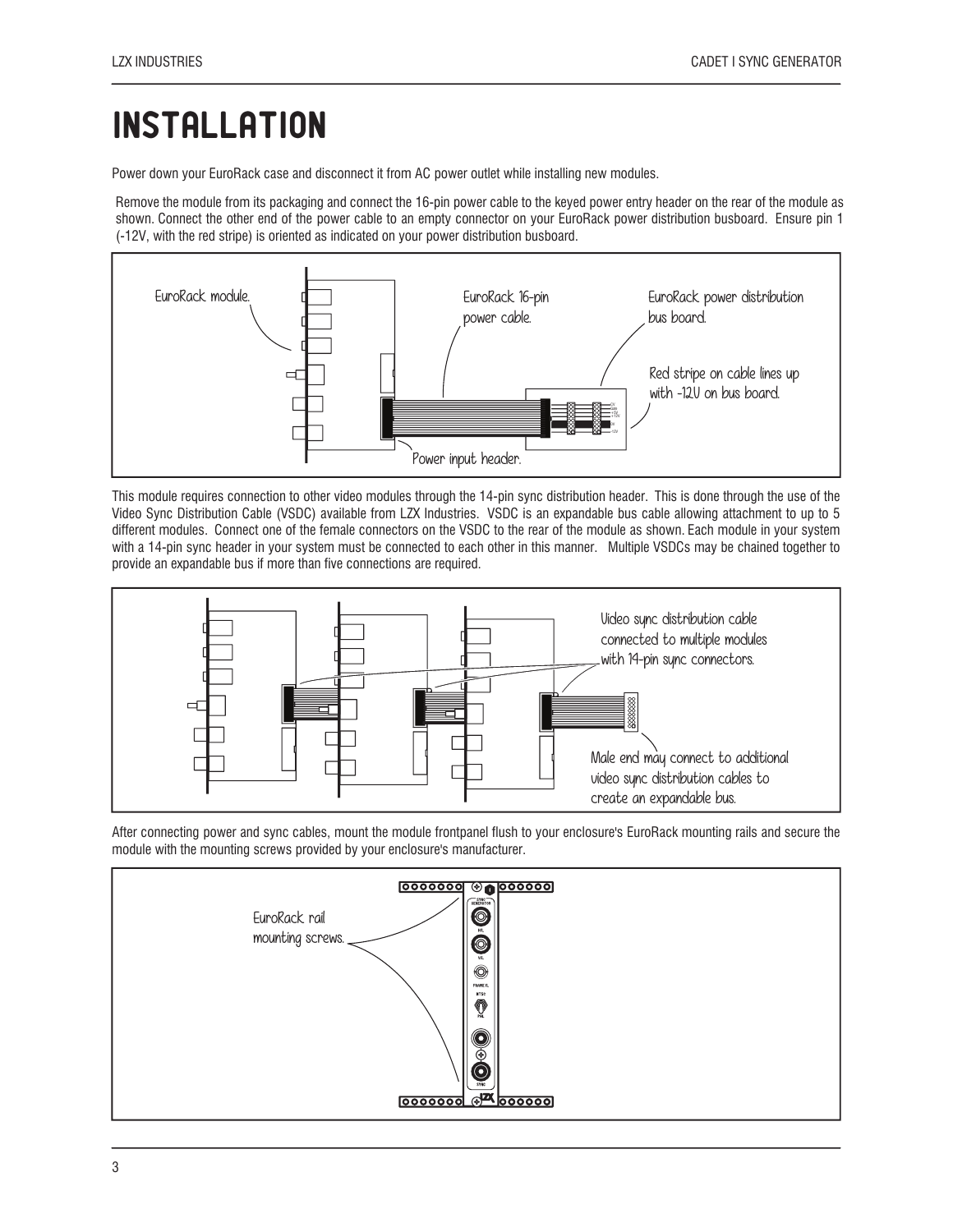## EXAMPLE PATCHES

#### SYNCHRONIZING AND PROCESSING EXTERNAL VIDEO

While a sync generator is an essential module for a video synthesizer, it does most of its magic by simply being there and performing its job behind the scenes. The most commo patch you will make with C1 is to synchronize your system's timing to an external video source before patching that signal through to a video input amplifier, such as the Cadet III Video Input module.



#### SENDING VIDEO SYNC TO AUDIO OSCILLATORS

Most video pattern sources and oscillators designed by LZX will receive horizontal and vertical sync pulses through distribution behind the scenes, such as through the Video Sync Distribution output header or CV/Gate connectors on the power bus. However there may be cases in which you want to attempt synchronizing other sources, like EuroRack audio modules or laboratory test gear.

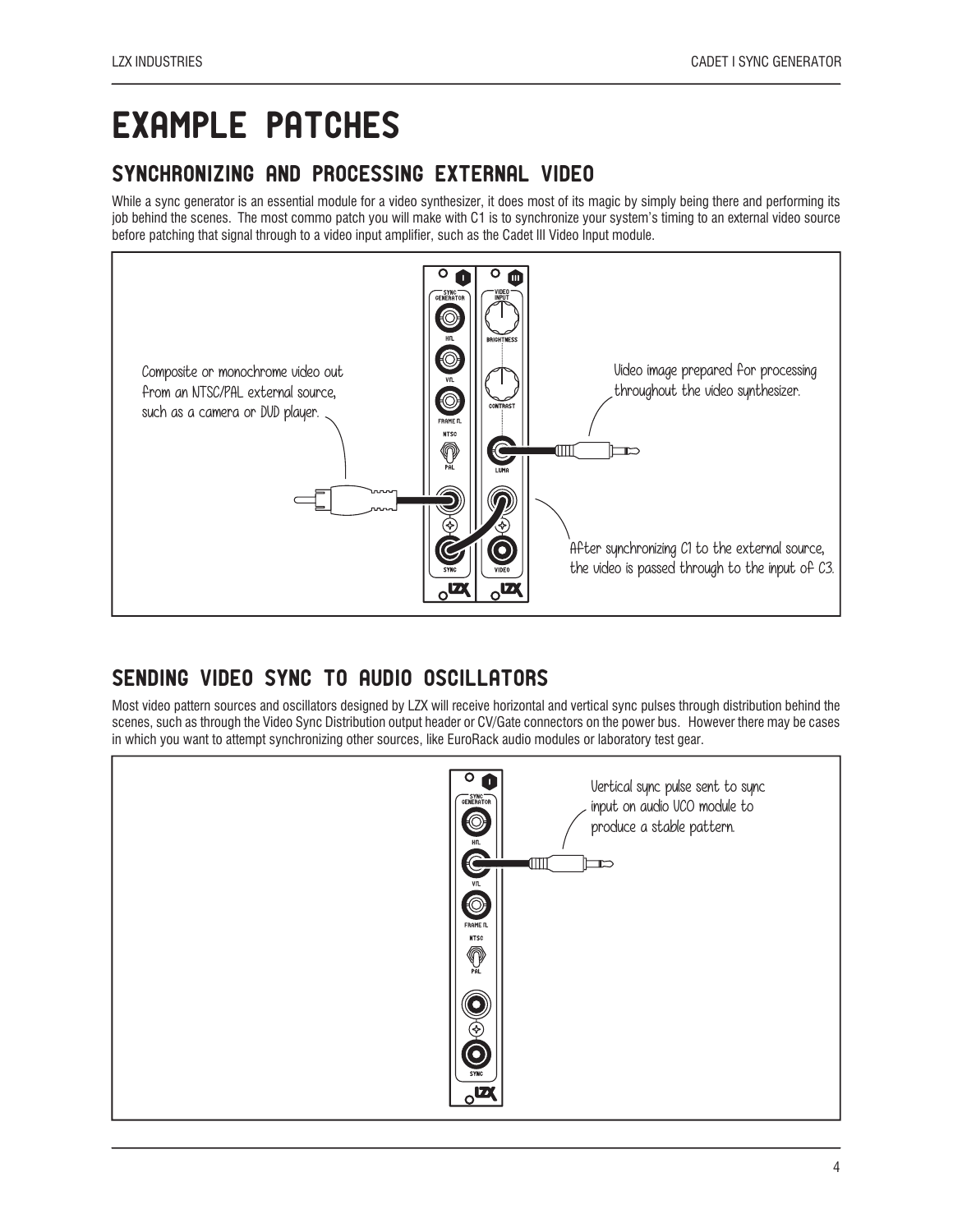# DIY BUILD NOTES

- Cadet DIY kits are intended for intermediate level builders. If this is your first DIY electronics kit, or the amount of assembly information  $\blacktriangleright$ provided is inadequate, you may need to seek instructional material outside of the context of this owner's manual.
- We recommend mounting and installing components in the order they appear in the Bill of Materials.
- If you can't find the 10TF230 PCB mounted toggle switch or find it too expensive, any miniature toggle with a 1/4 inch bushing will work. Just use hookup wire or resistor clippings to the switch to the PCB pads. We recommend you mount the switch to the frontpanel before doing this.
- If you don't want to purchase an assembled Video Sync Distribution bus cable from LZX Industries, you can make your own configuration using 2X7 IDC Connectors and 14-pin ribbon cable.
- We recommend securely attaching frontpanel mounted components to the frontpanel before soldering them to the PCB, if it can be managed. Keep the screws for the M1 mounting bracket slightly loose until the assembly is finalized.
- The surface mount VC Crystal Oscillator (X1) should come assembled with your PCB from LZX Industries. At the time of this writing, ь this is a hard part to source and we have a limited quantity available. If you didn't get your board with this part preassembled from us, the last source we used was DigiKey.
- We are assuming you purchased a pre-programmed ATMEGA88A microprocessor from us, with the C1 firmware already installed. If ь you didn't, you can easily install the firmware yourself via the 2X3 pin ISP header (J10) using an AVR programmer such as AVRISP-MKII and the Atmel Studio software available from Atmel. The firmware (ELF file) may be downloaded via our website.

### COMPONENT PLACEMENT DIAGRAM

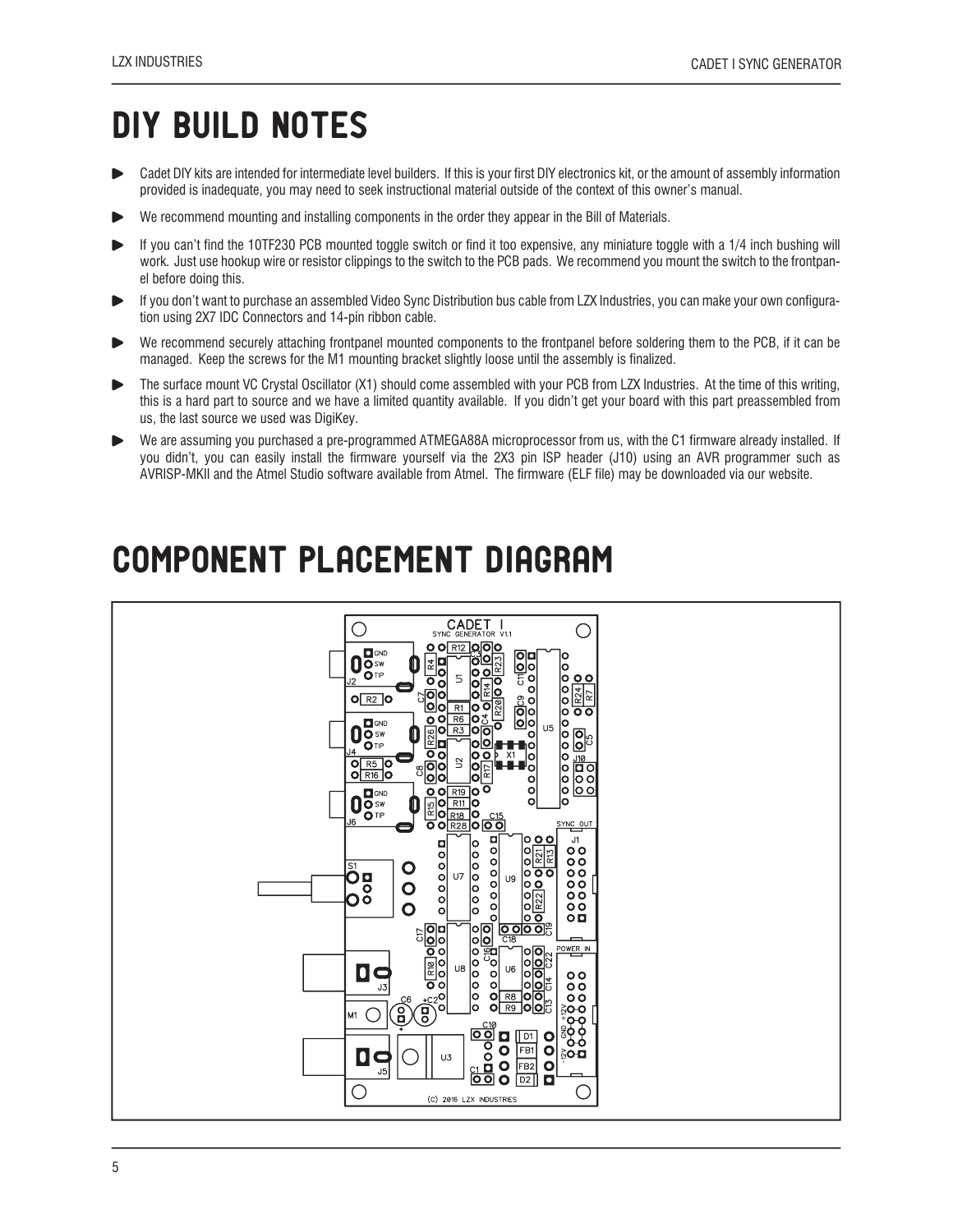## BILL OF MATERIALS

| Qty            | Description                         | Value / Partname    | <b>Reference Designators</b>                                 |
|----------------|-------------------------------------|---------------------|--------------------------------------------------------------|
| $\overline{2}$ | 1% Metal Film Resistor              | 75R                 | R8, R19                                                      |
| 6              | 1% Metal Film Resistor              | 499R                | R2, R5, R16, R17, R20, R23                                   |
| 8              | 1% Metal Film Resistor              | 1K                  | R4, R6, R11, R12, R14, R18, R26,<br><b>R28</b>               |
| 3              | 1% Metal Film Resistor              | 3.92K               | R1, R3, R15                                                  |
| 4              | 1% Metal Film Resistor              | 10K                 | R7, R21, R22, R24                                            |
| 1              | 1% Metal Film Resistor              | 49.9K               | R <sub>10</sub>                                              |
| 1              | 1% Metal Film Resistor              | 680K                | R <sub>9</sub>                                               |
| 1              | Ceramic Capacitor                   | 47p                 | C18                                                          |
| $\overline{c}$ | Ceramic Capacitor                   | 1000p               | C17, C19                                                     |
| 13             | <b>Ceramic Capacitor</b>            | 100 <sub>n</sub>    | C3, C4, C5, C7, C8, C9, C10, C11,<br>C13, C14, C15, C16, C22 |
| 1              | <b>Ceramic Capacitor</b>            | 330n                | C <sub>1</sub>                                               |
| $\overline{c}$ | <b>Electrolytic Capacitor</b>       | 10u                 | C5, C6                                                       |
| 1              | Bare Wire Jumper                    |                     | R <sub>13</sub>                                              |
| $\overline{c}$ | Diode                               | 1N4001              | D1, D2                                                       |
| $\overline{2}$ | <b>Ferrite Bead</b>                 |                     | FB1, FB2                                                     |
| $\overline{2}$ | IC, High Speed Op Amp               | LM6172              | U1, U2                                                       |
| 1              | IC, 5V Regulator                    | 7805                | U <sub>3</sub>                                               |
| 1              | IC, Microprocessor                  | ATMEGA88A           | U <sub>5</sub>                                               |
| 1              | IC, Video Sync Separator            | LM1881              | U <sub>6</sub>                                               |
| 1              | IC, Hex Inverter                    | 74HC14              | U7                                                           |
| 1              | IC, Dual Monostable                 | 74HC4538            | U8                                                           |
| 1              | IC, Phase-Locked Loop               | 74HC4046            | U9                                                           |
| 1              | IC, Surface Mount Crystal           | CSX750VCB13.500M-UT | X1                                                           |
| 1              | 0.1" Shrouded Pin Header            | 2X8                 | J9                                                           |
| 1              | 0.1" Shrouded Pin Header            | 2X7                 | J1                                                           |
| 1              | 0.1" Pin Header                     | 2X3                 | J10                                                          |
| 3              | 3.5mm Right Angle Jack w/Nut        | PJ302M              | J2, J4, J6                                                   |
| $\overline{2}$ | RCA Right Angle Jack                | <b>RCJ-044</b>      | J3, J5                                                       |
| 1              | SPDT Mini Toggle Switch             | 10TF230             | S <sub>1</sub>                                               |
| 1              | <b>Right Angle Mounting Bracket</b> | Keystone 621        | M1                                                           |
| $\overline{c}$ | Pan Head Philips Screw              | #4-40, 1/4 inch     | M1A/M1B                                                      |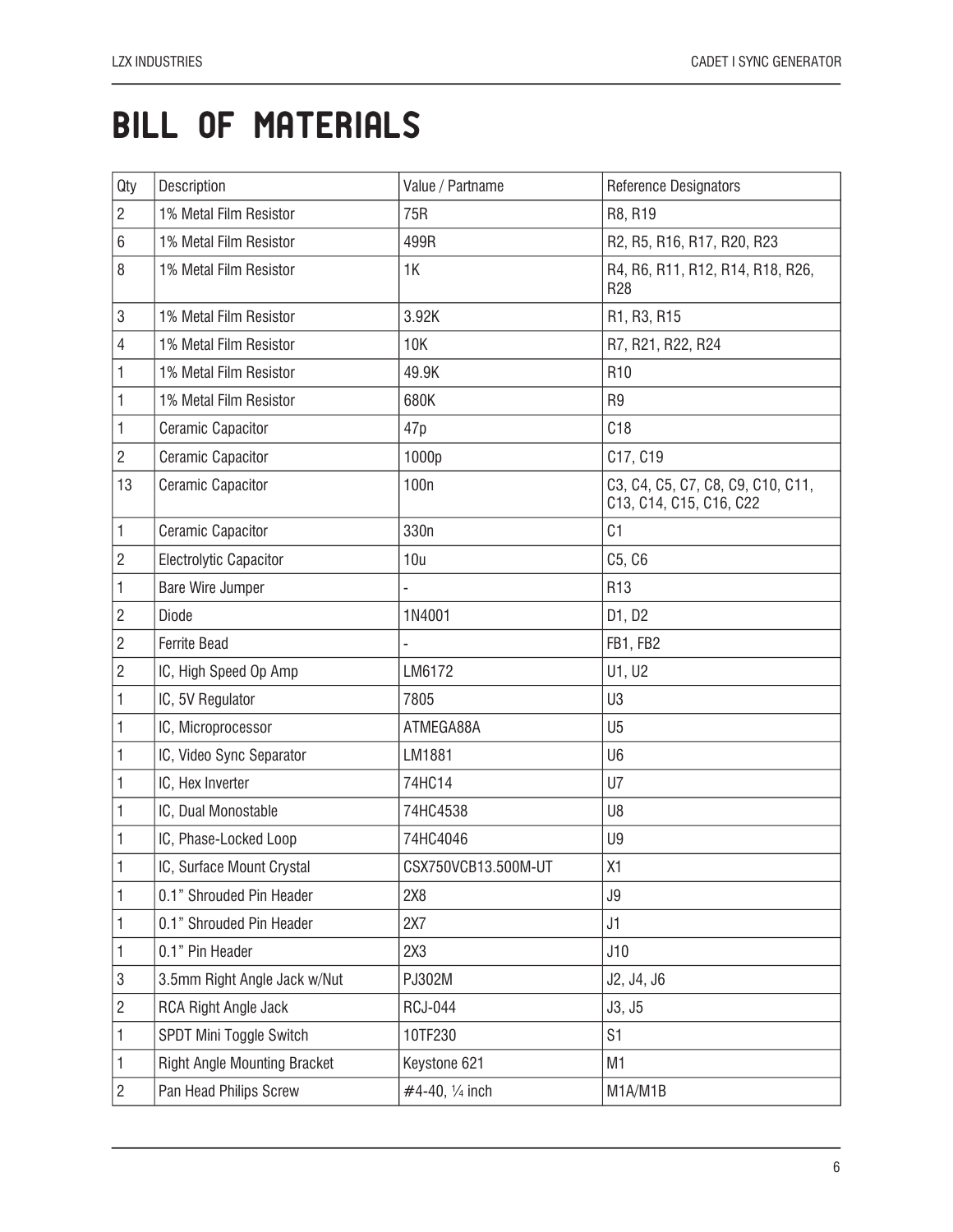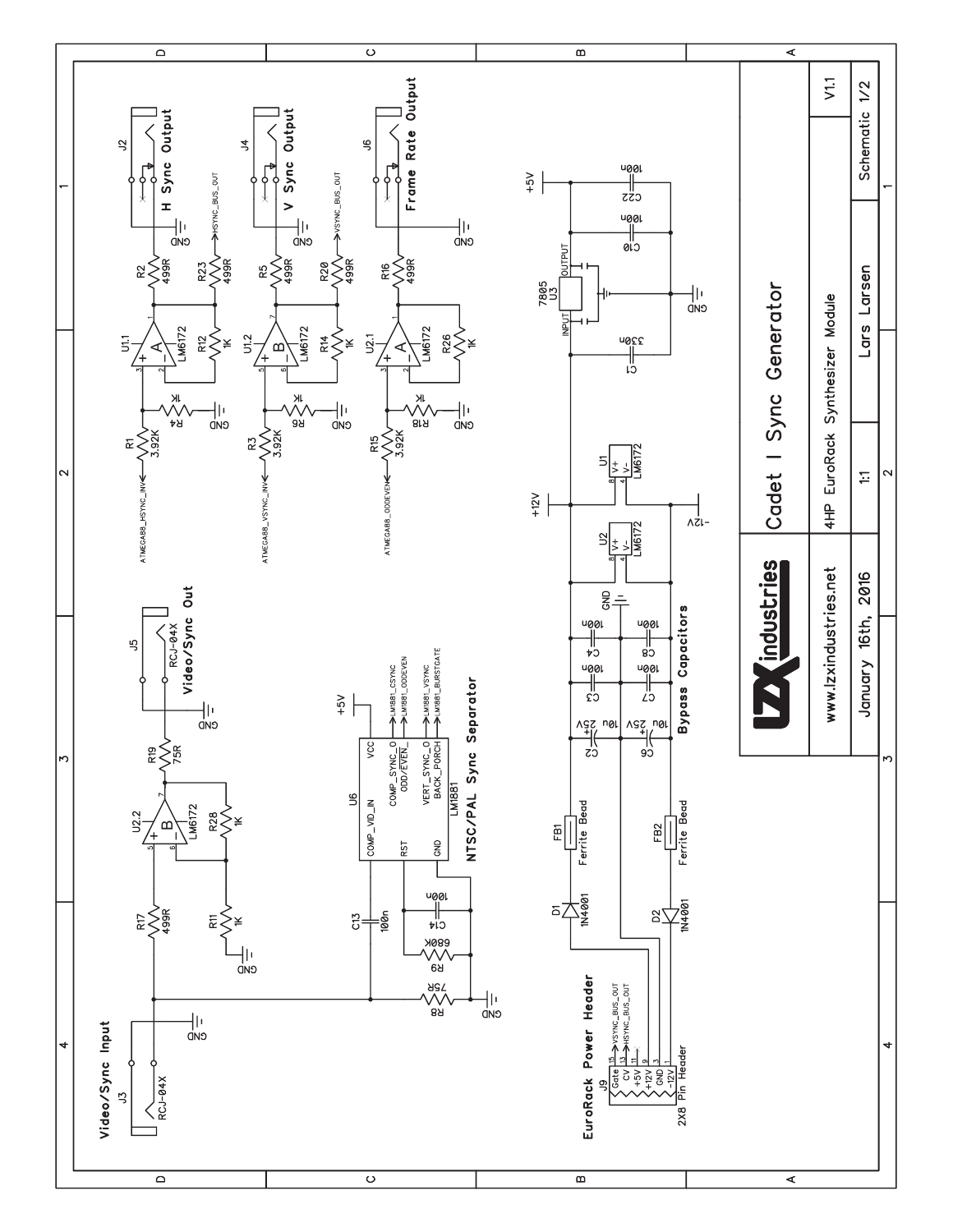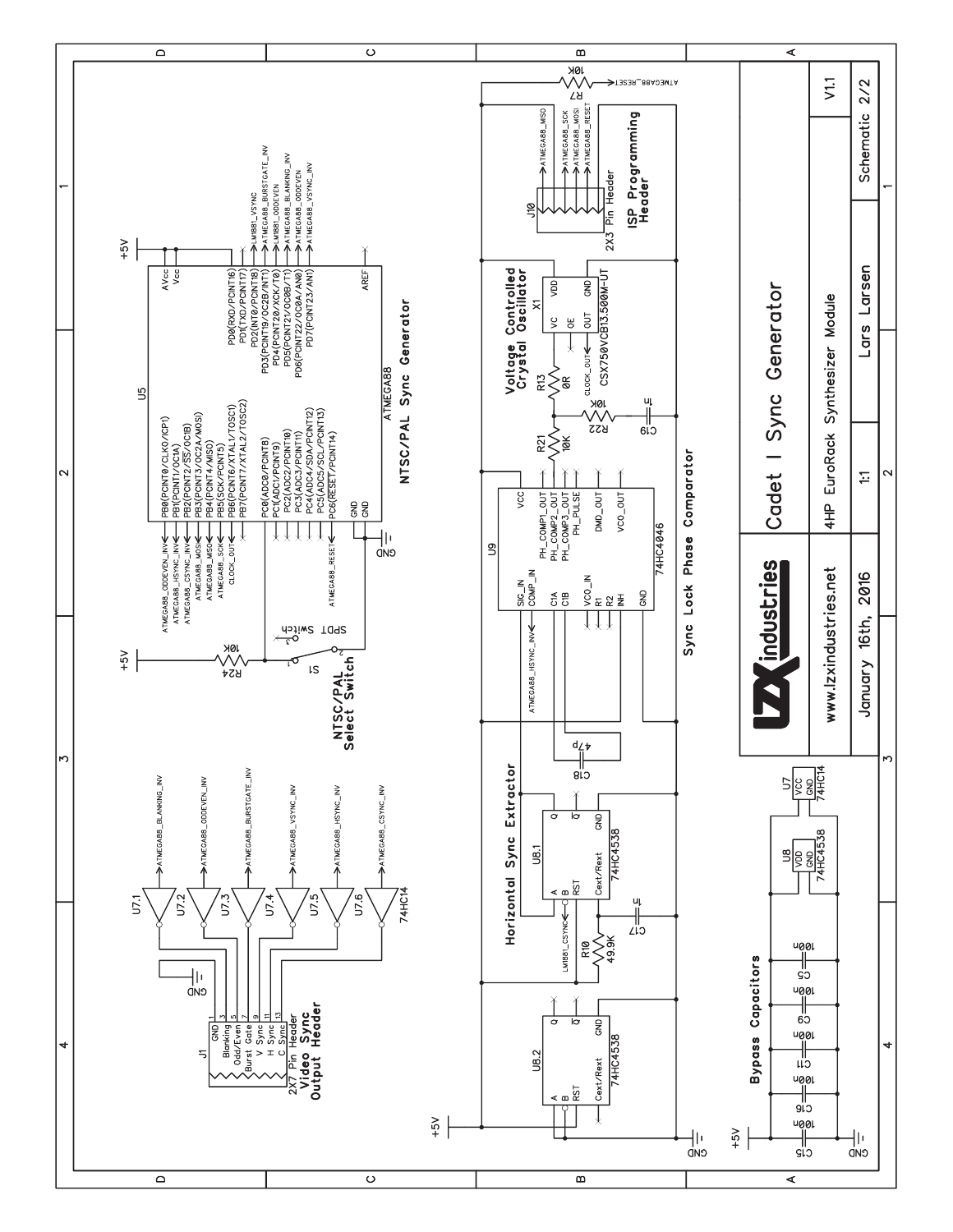### CIRCUIT DESIGN NOTes

The sync generator is the heartbeat of an analog video system. In the time the average human's heart has beat once, the video system has displayed an image nearly thirty times. In each video image there are hundreds of scanlines. In each sweep of the cathode ray across the television display, there are hundreds of discernable shifts in color and brightness. Video is fast! So fast all you see is the streak left behind as it sprints. Analog video must keep moving, never missing a step, even when the images between your heartbeats appear motionless. Orchestrating this race of perfect visual rhythm is the function of your sync generator.

When we decided to build a video synthesizer, the sync generator was the first obstacle in our paths. There were no easy solutions, since most of the ICs in use as standalone video sync generators were long since out of production. We endeavored to find a solution which would not rely on any obsolete specialty ICs, and decided instead to use the ATMega88, a low-cost 8-bit microcontroller. We clocked the microcontroller with a 13.5MHz crystal resonator, a common clock speed for video systems, as it divides nicely down into intervals consistent with both NTSC and PAL timings. With my design partner's skill in Assembly programming and experience with Atmel microcontrollers, we soon had a working video sync generator.

Cadet I Sync Generator is a direct adaptation of our early work, and you can find the ATMega88 as U5 in the schematic diagram. The U7 hex inverter buffers 5V sync outputs to a 14-pin distribution header for transmission to other modules in the video system. U1 and U2.1 buffer attenuated signals from the microcontroller to drive the Horizontal Sync Pulse, Vertical Sync Pulse, and Frame Clock output jacks on the frontpanel. Video sync is usually an active low signal, which is the inverse of what most synthesizer modules respond to, so the frontpanel outputs are inversions of broadcast standard HSync and VSync signals.

Understanding synchronization between two video systems requires another metaphor, that of two runners on a track, one of whom must match stride in perfect timing with the other. Your sync generator is running perfectly in time with itself, when a newcomer appears. The newcomer might be a video camera, or a DVD player, or even another video synthesizer. The two are running at roughly the same speed, but not yet in perfect sync with each other's gait. Your sync generator observes the newcomer, perceptive and determined, making adjustments until its timing locks in perfect phase. Both devices now begin display of a video frame simultaneously, and each scanline also begins in tandem. This ability to synchronize with the timing of an external video device is known as genlock. It is what allows you to mix the output of your video synthesizer's oscillators and patterns with external sources. Genlock is essential for a modular video system, as a studio of devices with genlock can all run the same race together.

This external synchronization feature was the next obstacle to conquer in our circuit. It was essential if we wanted to process external video sources in our fledgling video synthesizer. The LM1881 Video Sync Separator (U6) is a specialty IC designed to extract the synchronization pulses from any NTSC/PAL standard video signal. The external video signal at J3 connects to U6, giving us several video sync outputs which we send to our ATMega88 as inputs. This allows our sync generator to perform some tasks in time with the external source, such as reset the field with Vertical Sync and start a new frame in time with the Odd/Even gate. Matching the gait of the horizontal scanline requires more delicate control through locking the frequency of the 13.5MHz crystal oscillator (X1) with the phase of the external signal's Horizontal Sync.

First, we need the external signal's Horizontal Sync pulse, and LM1881 only offers us Composite Sync (a combination of horizontal and vertical syncs.) This is the function of the 74HC4538 monostable (multivibrator), U8, which takes the Composite Sync pulse and extracts only the horizontal information from it. Now that we have the Horizontal Sync pulse from the external signal, and the Horizontal Sync pulse we are generating internally, we can compare the phase of the two using the phase comparator function of the 74HC4046 phase-locked loop IC (U9.) Our goal is to control the frequency of the crystal so that the rising edges of both the external signal and the internal one occur simultaneously. When the external signal's rising edge occurs after our internal signal's rising edge, the output of U9 goes high, causing our crystal's frequency to increase ever so slightly. When the opposite occurs, the output of U9 goes low, causing our crystal to slow down. When the phases match, the output floats -- causing no change in frequency. R21, R22 and C19 form a low pass filter so that these changes do not occur abruptly. Within milliseconds of observing the new runner, your sync generator's shoes are hitting the track at the exact same nanosecond.

U2.2 is used to buffer the external video signal so it may be passed on to other destinations. You might send the external video signal to the input of C3 next, so it may be prepared for image processing through the rest of your system through DC restoration and scaling.

There is much more to learn about video formats, timing, and the function of the various video synchronization pulse outputs. We haven't even touched on the color subcarrier -- something an LZX video synthesizer system typically generates only on output. I'll leave that up to the many good texts on video engineering. But now you have something most of those texts don't offer: a simple, practical example of how to generate NTSC/PAL sync and maintain genlock to an external source with commonly available ICs and at low cost.

We hope C1 will become the heartbeat of your own video device someday.